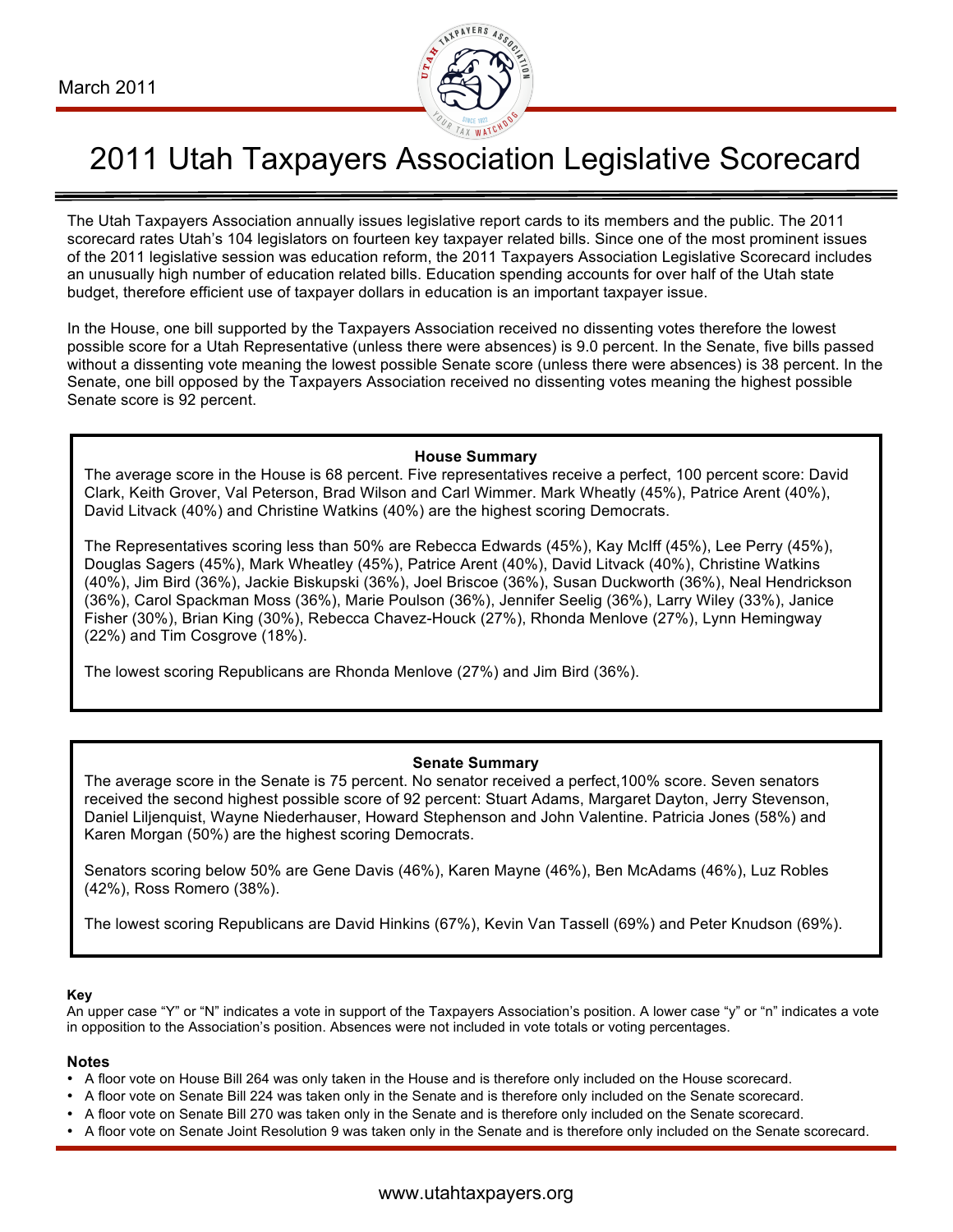# Utah House of Representatives Legislative Scorecard 2011

|                                     | Party                                  | 88<br>m                      | 138                              | 183                 | 226                | 264                       | 6S                | 65                  | 50                               | 80<br>$\overline{\phantom{0}}$   | 320                       | ю<br>SJR                         | Final<br>Score |
|-------------------------------------|----------------------------------------|------------------------------|----------------------------------|---------------------|--------------------|---------------------------|-------------------|---------------------|----------------------------------|----------------------------------|---------------------------|----------------------------------|----------------|
|                                     |                                        | ᆂ                            | $\frac{10}{10}$                  | $\bf{m}$<br>ᆂ       | $\hat{\mathbb{F}}$ | $\frac{1}{2}$             | 89                | 8B                  | œ,                               | $\Omega$<br>ळ                    | 8B                        |                                  |                |
| <b>UTA POSITION</b>                 |                                        | N                            | Y                                | Y                   | Y                  | N                         | Y                 | Y                   | Y                                | Y                                | $\boldsymbol{\mathsf{N}}$ | Y                                |                |
| Clark, David                        | ${\sf R}$                              | N                            | Y                                | Y                   | Υ                  | N                         | Y                 | Y                   | Y                                | Y                                | ${\sf N}$                 | Υ                                | 100%           |
| Grover, Keith                       | ${\sf R}$                              | N                            | Y                                | Y                   | Υ                  | N                         | Y                 | $\overline{Y}$      | Υ                                | Υ                                | $\sf N$                   | $\overline{Y}$                   | 100%           |
| Peterson, Val                       | ${\sf R}$                              | N                            | $\overline{Y}$                   | Y                   | Y                  | ${\sf N}$                 | Y                 | $\overline{Y}$      | Y                                | $\overline{Y}$                   | ${\sf N}$                 | $\overline{Y}$                   | 100%           |
| Wilson, Brad                        | ${\sf R}$                              | N                            | Y                                | Y                   | Y                  | N                         | Y                 | $\overline{Y}$      | A                                | Y                                | ${\sf N}$                 | Υ                                | 100%           |
| Wimmer, Carl<br>Cox, Fred           | ${\sf R}$                              | N                            | Υ<br>Y                           | Y<br>Y              | Υ<br>Υ             | N                         | Y<br>Y            | Y                   | Y<br>Y                           | Y                                | ${\sf N}$                 | Y<br>Υ                           | 100%           |
| Fisher, Julie                       | $\mathsf R$<br>$\overline{\mathsf{R}}$ | N<br>N                       | $\overline{Y}$                   | Y                   | Υ                  | N<br>N                    | Y                 | Υ<br>$\overline{Y}$ | Y                                | Y<br>$\overline{Y}$              | y<br>v                    | $\overline{Y}$                   | 91%<br>91%     |
| Froerer, Gage                       | ${\sf R}$                              | N                            | $\overline{Y}$                   | $\overline{Y}$      | Υ                  | ${\sf N}$                 | Υ                 | $\overline{Y}$      | Υ                                | $\overline{Y}$                   | v                         | $\overline{Y}$                   | 91%            |
| Herrod, Christopher                 | ${\sf R}$                              | $\mathsf{v}$                 | Υ                                | Y                   | Υ                  | ${\sf N}$                 | Υ                 | Y                   | Y                                | Y                                | ${\sf N}$                 | Υ                                | 91%            |
| Ivory, Ken                          | $\mathsf{R}$                           | $\mathsf{v}$                 | Y                                | Y                   | Y                  | N                         | Y                 | Y                   | Y                                | Y                                | ${\sf N}$                 | Y                                | 91%            |
| Kiser, Todd                         | ${\sf R}$                              | $\mathsf{v}$                 | Y                                | Y                   | Υ                  | N                         | Y                 | $\overline{Y}$      | Y                                | $\overline{Y}$                   | ${\sf N}$                 | $\overline{Y}$                   | 91%            |
| Morley, Michael                     | ${\sf R}$                              | N                            | Y                                | Y                   | n                  | N                         | Y                 | $\overline{Y}$      | Y                                | $\overline{Y}$                   | ${\sf N}$                 | Υ                                | 91%            |
| Richardson, Holly                   | ${\sf R}$                              | N                            | Y                                | Y                   | n                  | N                         | Y                 | $\overline{Y}$      | Y                                | $\overline{Y}$                   | ${\sf N}$                 | $\overline{Y}$                   | 91%            |
| Daw, Bradley                        | ${\sf R}$                              | $\mathsf{v}$                 | Y                                | $\overline{Y}$      | Υ                  | N                         | Υ                 | $\overline{Y}$      | Υ                                | $\overline{Y}$                   | $\sf N$                   | A                                | 90%            |
| Harper, Wayne                       | ${\sf R}$                              | N                            | Y                                | Y                   | Υ                  | N                         | A                 | $\overline{Y}$      | n                                | Y                                | $\sf N$                   | Υ                                | 90%            |
| Last, Bradley                       | $\mathsf{R}$                           | $\mathsf{v}$                 | A                                | Y                   | Y                  | N                         | Y                 | Y                   | Y                                | Y                                | $\sf N$                   | Υ                                | 90%            |
| Newbold, Merlynn                    | $\mathsf{R}$                           | $\mathsf{v}$                 | Y                                | A                   | Y                  | N                         | Y                 | Y                   | Y                                | Y                                | ${\sf N}$                 | Υ                                | 90%            |
| Oda, Curtis                         | ${\sf R}$                              | N                            | A                                | Y                   | Υ                  | N                         | Y                 | $\overline{Y}$      | n                                | $\overline{Y}$                   | ${\sf N}$                 | $\overline{Y}$                   | 90%            |
| Wright, Bill                        | ${\sf R}$                              | $\mathsf{v}$                 | Y                                | Y                   | A                  | $\sf N$                   | Υ                 | Y                   | Υ                                | Y                                | $\sf N$                   | Y                                | 90%            |
| Butterfield, David                  | ${\sf R}$                              | $\mathsf{v}$                 | Y                                | A                   | Υ                  | N                         | Y                 | Y                   | Υ                                | Y                                | ${\sf N}$                 | A                                | 89%            |
| Painter, Patrick                    | ${\sf R}$                              | $\mathsf{v}$                 | Y                                | Y                   | А                  | N                         | Α                 | Y                   | Y                                | Υ                                | $\sf N$                   | Y                                | 89%            |
| Hughes, Gregory<br>Barrus, Roger    | R<br>${\sf R}$                         | N                            | A<br>Y                           | Y<br>Y              | Υ<br>Υ             | N<br>N                    | Y<br>Y            | Y<br>$\overline{Y}$ | Y<br>Υ                           | A<br>Υ                           | y                         | A                                | 88%            |
| Brown, Derek                        | ${\sf R}$                              | $\mathsf{v}$<br>$\mathsf{v}$ | Y                                | Y                   | Υ                  | ${\sf N}$                 | Y                 | $\overline{Y}$      | Υ                                | $\overline{Y}$                   | $\mathsf{v}$              | Υ<br>$\overline{Y}$              | 82%<br>82%     |
| Dougall, John                       | $\overline{\mathsf{R}}$                | N                            | Y                                | Y                   | n                  | N                         | Y                 | Y                   | n.                               | Y                                | $\mathsf{v}$<br>${\sf N}$ | Y                                | 82%            |
| Eliason, Steve                      | $\mathsf{R}$                           | N                            | $\overline{Y}$                   | Y                   | Y                  | N                         | Y                 | $\overline{Y}$      | n                                | Y                                | $\mathsf{V}$              | $\overline{Y}$                   | 82%            |
| Galvez, Brad                        | $\mathsf R$                            | N                            | Y                                | Y                   | n                  | N                         | n                 | Y                   | Y                                | Y                                | ${\sf N}$                 | Υ                                | 82%            |
| Ipson, Don                          | $\overline{\mathsf{R}}$                | $\mathsf{v}$                 | $\overline{Y}$                   | Y                   | Υ                  | N                         | Y                 | $\overline{Y}$      | Y                                | $\overline{Y}$                   | v                         | $\overline{Y}$                   | 82%            |
| Noel, Michael                       | ${\sf R}$                              | $\mathsf{v}$                 | $\overline{Y}$                   | $\overline{Y}$      | Υ                  | $\sf N$                   | Υ                 | $\overline{Y}$      | Υ                                | $\overline{Y}$                   | V                         | $\overline{Y}$                   | $82\%$         |
| Pitcher, Dixon                      | $\mathsf{R}$                           | $\mathsf{v}$                 | $\overline{Y}$                   | n                   | Y                  | ${\sf N}$                 | Y                 | $\overline{Y}$      | Y                                | Y                                | ${\sf N}$                 | $\overline{Y}$                   | 82%            |
| Sanpei, Dean                        | ${\sf R}$                              | N                            | Y                                | Y                   | n                  | $\mathsf{v}$              | Y                 | Y                   | Y                                | Y                                | ${\sf N}$                 | Y                                | 82%            |
| Webb, Curt                          | ${\sf R}$                              | $\mathsf{v}$                 | Y                                | Y                   | Υ                  | N                         | Y                 | Y                   | Y                                | Y                                | y                         | Y                                | 82%            |
| Christensen, Lavar                  | ${\sf R}$                              | $\mathsf{v}$                 | Y                                | Y                   | Υ                  | N                         | Y                 | $\overline{Y}$      | Y                                | A                                | $\mathsf{v}$              | Υ                                | 80%            |
| Hutchings, Eric                     | $\mathsf{R}$                           | $\mathsf{v}$                 | Y                                | Y                   | Y                  | v                         | Y                 | Y                   | Y                                | Y                                | Α                         | $\overline{Y}$                   | 80%            |
| Ray, Paul                           | R                                      | N                            | Y                                | A                   | n                  | A                         | Υ                 | Y                   | Υ                                | Y                                | $\mathsf{v}$              | Υ                                | 78%            |
| Sumsion, Kenneth                    | R                                      | $\mathsf{v}$                 | Υ                                | Α                   | n                  | N                         | Y                 | Y                   | A                                | Y                                | ${\sf N}$                 | Y                                | 78%            |
| Lockhart, Rebecca                   | R                                      | N                            | Α                                | Y                   | n                  | N                         | Y                 | $\overline{Y}$      | Y                                | A                                | ٧                         | A                                | 75%            |
| Mathis, John                        | $\overline{\mathsf{R}}$                |                              | Y                                | Υ                   | n                  | N                         | A                 | Υ                   | A                                | Υ                                | N                         | A                                | 75%            |
| Anderson, Johnny<br>Dunnigan, James | ${\sf R}$<br>${\sf R}$                 | N                            | Y<br>$\overline{Y}$              | Y                   | n<br>Υ             | N<br>N                    | Y                 | Y                   | n<br>Υ                           | Y<br>Y                           | $\mathsf{v}$<br>${\sf N}$ | Y<br>Y                           | 73%            |
| Gibson, Francis                     | $\mathsf{R}$                           | N<br>${\sf N}$               | Υ                                | n<br>Υ              | n                  | <b>V</b>                  | n<br>n            | n<br>Υ              | Υ                                | Y                                | ${\sf N}$                 | Υ                                | 73%<br>73%     |
| Handy, Stephen                      | ${\sf R}$                              | $\mathsf{v}$                 | Υ                                | n                   | Υ                  | y                         | Y                 | Υ                   | Y                                | Y                                | N                         | Y                                | 73%            |
| Nielson, Jim                        | $\mathsf{R}$                           | V                            | n                                | Y                   | Υ                  | <b>V</b>                  | Υ                 | Y                   | Y                                | Y                                | N                         | Y                                | 73%            |
| Peterson, Jeremy                    | ${\sf R}$                              | Α                            | Υ                                | Y                   | Υ                  | $\mathsf{v}$              | Y                 | $\overline{Y}$      | $\overline{Y}$                   | Y                                | V                         | Y                                | 73%            |
| Vickers, Evan                       | ${\sf R}$                              | $\mathsf{v}$                 | Y                                | Y                   | Y                  | N                         | n                 | Y                   | Y                                | Y                                | y                         | Y                                | 73%            |
| Wilcox, Ryan                        | $\mathsf{R}$                           | ${\sf N}$                    | Υ                                | Y                   | $\mathsf{n}$       | N                         | n                 | Y                   | n                                | $\mathsf Y$                      | ${\sf N}$                 | Y                                | 73%            |
| Draxler, Jack                       | $\mathsf{R}$                           | y                            | Υ                                | A                   | Υ                  | N                         | n                 | Υ                   | Y                                | Y                                | <b>y</b>                  | Α                                | 67%            |
| Powell, Kraig                       | ${\sf R}$                              | v                            | Υ                                | Υ                   | Υ                  | V                         | Υ                 | n                   | Y                                | Y                                | y                         | Υ                                | 64%            |
| Sandstrom, Stephen                  | ${\sf R}$                              | v                            | Υ                                | Y                   | Υ                  | N                         | n                 | n                   | n                                | Y                                | N                         | Y                                | 64%            |
| Brown, Melvin                       | ${\sf R}$                              | $\mathsf{v}$                 | $\overline{Y}$                   | n                   | $\overline{Y}$     | $\overline{\mathsf{N}}$   | $\mathsf{n}$      | $\overline{Y}$      | $\overline{A}$                   | $\overline{Y}$                   | V                         | $\boldsymbol{\mathsf{A}}$        | 56%            |
| Dee, Brad                           | $\mathsf{R}$                           | $\mathsf{V}$                 | A                                | n                   | Y                  | N                         | n                 | Y                   | Y                                | A                                | $\mathsf{V}$              | Y                                | 56%            |
| Greenwood, Richard                  | $\mathsf R$                            | N                            | Υ                                | n                   | n                  | N                         | n                 | n                   | n                                | Y                                | N                         | Y                                | 55%            |
| Edwards, Rebecca                    | $\mathsf R$                            | $\mathsf{V}$                 | Y                                | n                   | Y                  | y                         | n                 | n                   | Y                                | Y                                | V                         | Y                                | 45%            |
| McIff, Kay                          | $\overline{R}$<br>$\overline{R}$       | $\mathsf{v}$                 | $\overline{Y}$<br>$\overline{Y}$ | n<br>$\overline{Y}$ | $\overline{Y}$     | $\mathsf{V}$              | n                 | n                   | $\overline{Y}$<br>$\overline{Y}$ | $\overline{Y}$<br>$\overline{Y}$ | $\mathsf{v}$              | $\overline{Y}$<br>$\overline{Y}$ | 45%            |
| Perry, Lee<br>Sagers, Douglas       | ${\sf R}$                              | $\mathsf{V}$<br>$\mathsf{v}$ | Y                                |                     | n                  | $\mathsf{v}$<br>${\sf N}$ | $\mathsf{n}$      | n                   | Y                                | Y                                | $\mathsf{v}$              | Y                                | 45%<br>45%     |
| Wheatley, Mark                      | D                                      | $\mathsf{V}$                 | $\mathsf{n}$                     | n<br>n              | n<br>Y             | <b>V</b>                  | $\mathsf{n}$<br>n | $\mathsf{n}$<br>n   | Ÿ                                | Y                                | V<br>N                    | Y                                | 45%            |
| Arent, Patrice                      | D                                      | $\mathsf{V}$                 | n                                | n                   | Υ                  | V                         | $\overline{A}$    | n                   | Y                                | $\overline{Y}$                   | V                         | Y                                | 40%            |
| Litvack, David                      | D                                      | $\mathsf{v}$                 | A                                | n                   | $\overline{Y}$     | v                         | n                 | n                   | $\overline{Y}$                   | $\overline{Y}$                   | v                         | Y                                | 40%            |
| Watkins, Christine                  | D                                      | $\mathsf{v}$                 | $\overline{Y}$                   | n                   | Ÿ                  | $\mathsf{v}$              | n                 | $\sf n$             | Y                                | $\overline{Y}$                   | v                         | $\boldsymbol{\mathsf{A}}$        | 40%            |
| Bird, Jim                           | $\mathsf R$                            | $\mathsf{V}$                 | Y                                | n                   | n                  | y                         | n                 | n                   | n                                | Y                                | $\overline{N}$            | Y                                | 36%            |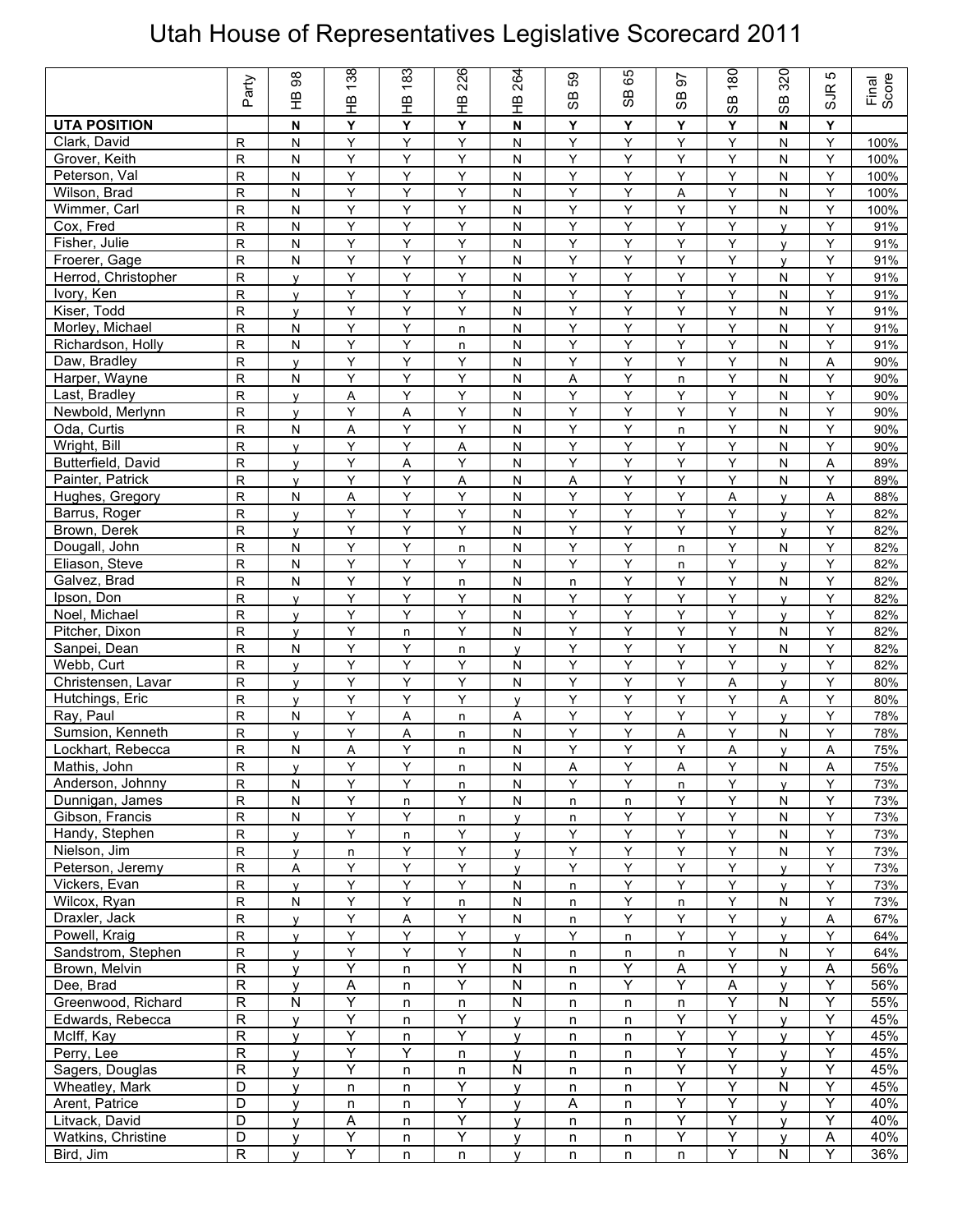## Utah House of Representatives Legislative Scorecard 2011 Continued

|                                              | Party | 88<br>뚠      | 8<br>$\tilde{\bm{\omega}}$<br>$\overline{\phantom{0}}$<br>띞 | 83<br>$\overline{\phantom{0}}$<br>뚠 | 226<br>운       | 264<br>띞     | တ<br>ιö<br>æ | Ю<br>αö<br>മ<br>$\overline{0}$ | 50<br>≃<br>$\overline{a}$ | $\overline{8}$<br>$\overline{ }$<br>œ | 20<br>$\infty$<br>88 | Ю<br>SJR       | Score<br>Final |
|----------------------------------------------|-------|--------------|-------------------------------------------------------------|-------------------------------------|----------------|--------------|--------------|--------------------------------|---------------------------|---------------------------------------|----------------------|----------------|----------------|
| <b>UTA POSITION</b>                          |       | N            | Υ                                                           | Y                                   | Y              | N            | Y            | Υ                              | Y                         | Y                                     | N                    | Y              |                |
| Biskupski, Jackie                            | D     | $\mathbf{v}$ | Y                                                           | n                                   | n              | $\mathsf{v}$ | n            | n                              | Y                         | Υ                                     | $\mathbf{v}$         | Y              | 36%            |
| Briscoe, Joel                                | D     | $\mathbf{v}$ | n                                                           | n                                   | n              | $\mathbf v$  | n            | n                              | Y                         | Y                                     | N                    | Υ              | 36%            |
| Duckworth, Susan                             | D     | $\mathbf{v}$ | Y                                                           | n                                   | Y              | $\mathbf{v}$ | n            | n                              | Y                         | Υ                                     | $\mathbf{v}$         | n              | 36%            |
| Hendrickson, Neal                            | D     | $\mathbf{v}$ | Y                                                           | n                                   | Y              | $\mathsf{v}$ | n            | n                              | Y                         | Y                                     | $\mathsf{v}$         | n              | 36%            |
| Moss, Carol Spackman                         | D     | $\mathsf{v}$ | n                                                           | n                                   | Y              | $\mathsf{v}$ | n            | n                              | Y                         | Y                                     | $\mathbf{v}$         | Υ              | 36%            |
| Poulson, Marie                               | D     | $\mathbf{v}$ | Y                                                           | n                                   | n.             | $\mathbf{v}$ | n            | n                              | Y                         | Y                                     | $\mathbf{v}$         | Y              | 36%            |
| Seelig, Jennifer                             | D     | $\mathbf{v}$ | n                                                           | n                                   | Y              | $\mathbf{v}$ | n            | n                              | Y                         | Y                                     | $\mathbf{v}$         | $\checkmark$   | 36%            |
| Wiley, Larry                                 | D     | $\mathbf{v}$ | Y                                                           | n                                   | Y              | $\mathbf v$  | n            | n                              | Y                         | Α                                     | $\mathsf{v}$         | Α              | 33%            |
| Fisher, Janice                               | D     | $\mathsf{v}$ | Y                                                           | n                                   | n.             | $\mathsf{v}$ | n            | n                              | Y                         | Υ                                     | $\mathbf{v}$         | A              | 30%            |
| King, Brian                                  | D     | $\mathbf{v}$ | n                                                           | n                                   | n.             | A            | n            | n                              | Y                         | Y                                     | $\mathbf{v}$         | Y              | 30%            |
| Chavez-Houck, Rebecca                        | D     | $\mathbf{v}$ | n                                                           | n                                   | n.             | $\mathsf{v}$ | n            | n                              | Y                         | Y                                     | $\mathbf{v}$         | $\checkmark$   | 27%            |
| Menlove, Rhonda                              | R     | $\mathbf{v}$ | Y                                                           | n                                   | n.             | $\mathsf{v}$ | n            | n                              | n                         | Y                                     | $\mathbf{v}$         | Y              | 27%            |
| Hemingway, Lynn                              | D     | $\mathbf{v}$ | Α                                                           | n                                   | n              | $\mathbf{v}$ | n            | n                              | Y                         | Y                                     | $\mathbf{v}$         | Α              | 22%            |
| Cosgrove, Tim                                | D     | $\mathbf{v}$ | n                                                           | n                                   | n              | $\mathbf v$  | n            | n                              | n                         | Y                                     | $\mathbf{v}$         | Y              | 18%            |
| With Taxpayers Assn.                         |       | 25           | 60                                                          | 43                                  | 49             | 46           | 40           | 49                             | 61                        | 71                                    | 35                   | 63             |                |
| <b>Against Taxpayers Assn.</b>               |       | 50           | 9                                                           | 28                                  | 25             | 28           | 32           | 27                             | 11                        | 0                                     | 40                   | $\overline{2}$ |                |
| <b>Absent from Vote</b>                      |       | 1            | 7                                                           | 5                                   | $\overline{2}$ | $\mathbf{2}$ | 4            | 0                              | 4                         | 5                                     | 1                    | 11             |                |
| % with Taxpayers Assn.                       |       | 33%          | 80%                                                         | 57%                                 | 65%            | 61%          | 53%          | 65%                            | 81%                       | 95%                                   | 47%                  | 84%            |                |
| Utah State Senate Legislative Scorecard 2011 |       |              |                                                             |                                     |                |              |              |                                |                           |                                       |                      |                |                |

|                                | Party          | 88<br>മ<br>Ξ    | ౢ<br>$\overline{ }$<br>m<br>Ŧ | <u>జ</u><br>$\overline{\phantom{0}}$<br>$\Omega$<br>I | 226<br>w<br>亍           | 59<br>99                | 5<br>ة<br>മ<br>ၯ | 50<br>m<br>ഗ    | $\frac{80}{2}$<br>D<br>៳ | 224<br>≃<br>ഗ | 270<br>m<br>ഗ           | 320<br>മ<br>ഗ           | 5<br>SJR       | တ<br>SJR       | Final<br>Score |
|--------------------------------|----------------|-----------------|-------------------------------|-------------------------------------------------------|-------------------------|-------------------------|------------------|-----------------|--------------------------|---------------|-------------------------|-------------------------|----------------|----------------|----------------|
| <b>UTA Position</b>            |                | N               | Y                             | Y                                                     | $\overline{\mathsf{Y}}$ | $\overline{\mathsf{Y}}$ | Y                | Y               | Y                        | Y             | Y                       | N                       | Y              | Y              |                |
| Adams, Stuart                  | $\overline{R}$ | N               | Y                             | Y                                                     | Y                       | Y                       | Y                | Y               | Y                        | Y             | Y                       | $\mathsf{v}$            | Y              | Y              | 92%            |
| Dayton, Margaret               | $\overline{R}$ | N               | Y                             | Y                                                     | Ÿ                       | Y                       | Y                | Y               | Y                        | Y             | Y                       | $\mathsf{V}$            | Y              | Y              | 92%            |
| Stevenson, Jerry               | $\overline{R}$ | N               | Y                             | Y                                                     | Y                       | Y                       | Ÿ                | Y               | Y                        | Y             | Y                       | $\mathsf{v}$            | Y              | Y              | 92%            |
| Liljenguist, Daniel            | $\mathsf{R}$   | N               | Y                             | A                                                     | Y                       | Y                       | Y                | Y               | Y                        | Y             | Y                       | $\mathbf{v}$            | Y              | Y              | 92%            |
| Niederhauser, Wayne            | $\overline{R}$ | N               | Y                             | Y                                                     | A                       | Y                       | Y                | Y               | Y                        | Y             | Y                       | $\mathbf{v}$            | Y              | Y              | 92%            |
| Stephenson, Howard             | $\overline{R}$ | N               | A                             | Y                                                     | $\overline{Y}$          | Y                       | Ÿ                | Y               | Y                        | Y             | Y                       | $\mathsf{v}$            | Y              | Y              | 92%            |
| Valentine, John                | $\overline{R}$ | N               | Y                             | Y                                                     | Ÿ                       | Y                       | A                | Y               | Y                        | Y             | Y                       | $\mathsf{v}$            | Y              | Y              | 92%            |
| Buttars, Chris                 | $\overline{R}$ | A               | Y                             | Α                                                     | Y                       | Y                       | Y                | Y               | Y                        | Y             | Y                       | $\mathbf{v}$            | Y              | Y              | 91%            |
| Madsen, Mark                   | $\overline{R}$ | N               | A                             | Y                                                     | Y                       | Y                       | Y                | Y               | Y                        | Y             | Y                       | $\mathsf{v}$            | Y              | A              | 91%            |
| Bramble, Curtis                | $\overline{R}$ | A               | Y                             | Y                                                     | Y                       | A                       | Y                | A               | Y                        | Y             | Y                       | $\mathsf{v}$            | A              | Y              | 89%            |
| Okerlund, Ralph                | $\overline{R}$ | $\mathsf{v}$    | Y                             | Y                                                     | Y                       | Ÿ                       | Y                | Ÿ               | Y                        | Y             | Y                       | $\mathbf{v}$            | Y              | Y              | 85%            |
| Reid, Stuart                   | $\overline{R}$ | $\mathsf{v}$    | Y                             | Y                                                     | Y                       | Ÿ                       | Y                | Ÿ               | Y                        | Y             | Y                       | $\mathbf{v}$            | Y              | Y              | 85%            |
| Jenkins, Scott                 | $\overline{R}$ | $\mathsf{v}$    | A                             | Y                                                     | Y                       | $\overline{\mathsf{Y}}$ | A                | Ÿ               | Y                        | Y             | Y                       | $\mathsf{v}$            | Y              | Y              | 82%            |
| Stowell, Dennis                | $\overline{R}$ | $\mathbf{v}$    | Y                             | Y                                                     | Y                       | A                       | Y                | Y               | Y                        | Y             | Y                       | A                       | A              | n              | 80%            |
| Christensen, Allen             | $\overline{R}$ | $\mathsf{v}$    | Y                             | Y                                                     | $\overline{\mathsf{Y}}$ | Ÿ                       | Ÿ                | Y               | Y                        | n             | Y                       | $\mathbf v$             | Y              | Y              | 77%            |
| Hillyard, Lyle                 | $\mathsf{R}$   | $\mathsf{v}$    | Y                             | Y                                                     | Ÿ                       | $\overline{Y}$          | Y                | $\overline{Y}$  | Y                        | n             | $\overline{Y}$          | $\mathsf{v}$            | Y              | Y              | 77%            |
| Thatcher, Daniel               | $\overline{R}$ | $\mathsf{v}$    | Y                             | Y                                                     | Ÿ                       | $\overline{Y}$          | Ÿ                | Y               | Y                        | Y             | n.                      | $\mathsf{v}$            | Y              | Y              | 77%            |
| Urquhart, Stephen              | $\overline{R}$ | $\mathsf{v}$    | Y                             | Y                                                     | $\overline{\mathsf{Y}}$ | Y                       | Y                | Y               | Y                        | Y             | n                       | $\mathbf{v}$            | Y              | Y              | 77%            |
| Waddoups, Michael              | $\overline{R}$ | $\mathsf{v}$    | Y                             | Y                                                     | Y                       | $\overline{Y}$          | Y                | Y               | Y                        | Y             | n                       | $\mathsf{v}$            | Y              | Y              | 77%            |
| Knudson, Peter                 | $\mathsf{R}$   | $\mathsf{v}$    | Y                             | Y                                                     | Ÿ                       | n                       | Y                | $\overline{Y}$  | Y                        | n.            | Y                       | $\mathsf{v}$            | Y              | Y              | 69%            |
| Van Tassell, Kevin             | $\overline{R}$ | $\mathsf{v}$    | Y                             | Y                                                     | Y                       | n                       | Y                | Y               | Y                        | n             | Y                       | $\mathsf{v}$            | Y              | Y              | 69%            |
| Hinkins, David                 | $\mathsf{R}$   | $\mathsf{v}$    | Α                             | Y                                                     | Ÿ                       | n                       | $\overline{Y}$   | $\overline{Y}$  | Y                        | n             | $\overline{\mathsf{Y}}$ | $\mathbf{v}$            | Y              | Y              | 67%            |
| Jones, Patricia                | D              | $\mathsf{v}$    | Y                             | n                                                     | $\overline{Y}$          | n                       | Ÿ                | Y               | Y                        | n             | A                       | $\mathsf{v}$            | Y              | Y              | 58%            |
| Morgan, Karen                  | $\mathsf{D}$   | $\mathsf{v}$    | Y                             | n                                                     | Y                       | n                       | Y                | A               | Y                        | n.            | n                       | $\mathsf{v}$            | Y              | Y              | 50%            |
| Davis, Gene                    | D              | $\mathsf{v}$    | Y                             | n                                                     | Y                       | n                       | $\overline{Y}$   | $\overline{Y}$  | Y                        | n             | n                       | $\mathsf{v}$            | Y              | n              | 46%            |
| Mayne, Karen                   | D              | $\mathsf{v}$    | Y                             | n                                                     | Y                       | n                       | Y                | $\overline{Y}$  | Y                        | n             | n                       | $\mathsf{v}$            | Y              | n              | 46%            |
| McAdams, Ben                   | D              | $\mathsf{v}$    | Y                             | n                                                     | Y                       | n                       | Y                | Y               | Y                        | n             | n                       | $\mathsf{v}$            | Y              | n              | 46%            |
| Robles, Luz                    | $\mathsf{D}$   | $\mathsf{v}$    | Y                             | n                                                     | Ā                       | n                       | Ÿ                | Y               | Y                        | n             | n                       | $\mathsf{v}$            | Y              | n              | 42%            |
| Romero, Ross                   | $\mathsf{D}$   | $\mathsf{v}$    | Y                             | n                                                     | Ÿ                       | n                       | Ÿ                | Y               | Y                        | n             | n                       | $\mathsf{v}$            | n              | n              | 38%            |
| With Taxpayers Assn.           |                | 8               | 25                            | 20                                                    | $\overline{27}$         | $\overline{17}$         | $\overline{27}$  | $\overline{27}$ | 29                       | 17            | 19                      | $\mathbf{0}$            | 26             | 22             |                |
| <b>Against Taxpayers Assn.</b> |                | $\overline{19}$ | 0                             | $\overline{7}$                                        | 0                       | $\overline{10}$         | $\mathbf{0}$     | $\mathbf{0}$    | $\mathbf{0}$             | 12            | 9                       | $\overline{28}$         | 1              | 6              |                |
| <b>Absent from Vote</b>        |                | $\overline{2}$  | $\overline{\mathbf{4}}$       | $\overline{2}$                                        | $\overline{2}$          | $\overline{\mathbf{2}}$ | $\overline{2}$   | $\overline{2}$  | $\mathbf{0}$             | 0             | 1                       | $\overline{\mathbf{1}}$ | $\overline{2}$ | $\overline{1}$ |                |
| % with Taxpayers Assn.         |                | 28%             | 86%                           | 69%                                                   | 93%                     | 59%                     | 93%              | 93%             | 100%                     | 59%           | 66%                     | 0%                      | 90%            | 76%            |                |